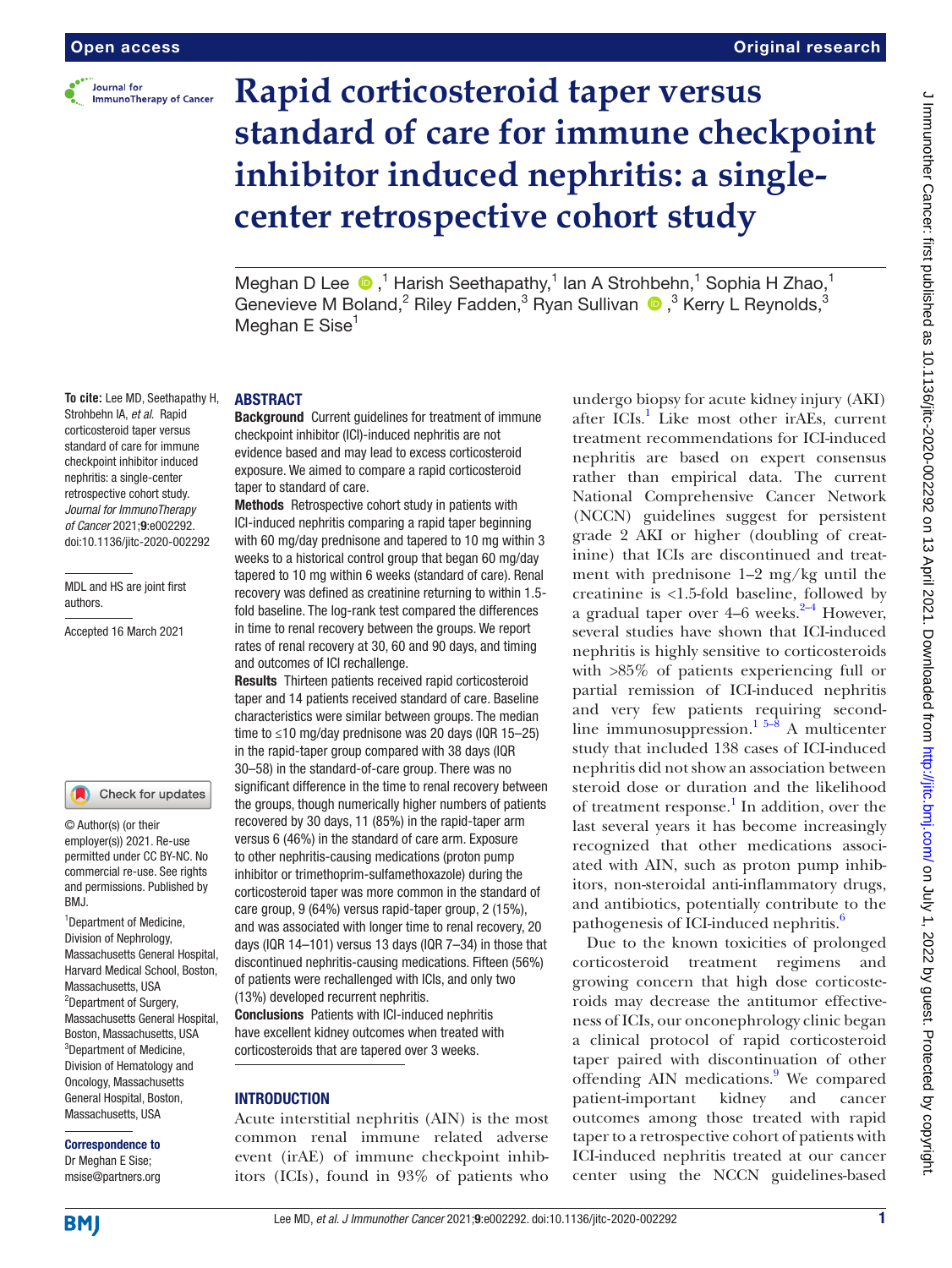

Figure 1 Patientflow. Patients who met inclusion criteria were deemed to have been eligible for "rapid- taper corticosteroids." The historical control group had been prescribed standard steroid taper by treating providers (following National Comprehensive Cancer Network guidelines). AIN, acute interstitial nephritis; GBM, glomerular basement membrane; ICI, immune checkpoint inhibitor; irAE, immune related adverse event; MGH, Massachusetts General Hospital; TMA, thrombotic microangiopathy; SOC, standard of care.

45 patients diagnosed with ICI-nephritis ≥ grade 2

approach (standard of care) with corticosteroids tapered over 4–6 weeks.

<span id="page-1-0"></span>Prescribed rapid corticosteroid taper  $N = 13$ 

# **METHODS**

# Patients and setting

This is a single-center retrospective cohort study conducted at Massachusetts General Hospital Cancer Center. Patients met the following criteria for ICI-induced nephritis if they had ≥50% increase in creatinine above their baseline creatinine at the initiation of ICI, their AKI was attributed to ICI by their treating provider, and they were treated initially with >0.5 mg/kg prednisone equivalent per day. Because we only wanted to include control patients who could have been eligible for our rapid corticosteroid taper protocol, we excluded anyone who was concurrently experiencing another life-threatening irAE (such as myocarditis, pneumonitis, hepatitis, or colitis) as the dosage of corticosteroids needed would be driven by the other irAE. We also excluded patients who had nephrotic range proteinuria, or an alternative pathological lesion found on kidney biopsy, and those receiving care in an intensive care unit or on hospice at the time of diagnosis of ICI-induced nephritis ([figure](#page-1-0) 1).

# Data collection

We collected detailed clinical data on all patients using a secure, standardized, electronic case report form (REDCap). Data were manually abstracted from the medical chart for each patient, including demographics, comorbidities, use of concomitant potential AINcausing medications at baseline and time of ICI-induced nephritis, ICI doses administered, longitudinal serum creatinine and other laboratory values, kidney biopsy

data, and corticosteroid treatment data. The RECIST 1.1 criteria was used to determine objective tumor response at the time of ICI-induced nephritis.<sup>10</sup> By reviewing the electronic health record, we assessed which patients were rechallenged with an ICI after ICI-induced nephritis. We report data on rechallenge outcomes and overall survival as defined by a new complete or partial remission, or disease stabilization for >6 months.

# Determination of corticosteroid taper

Assignment of treatment group (rapid-taper versus standard of care) was determined by retrospective chart review and was based on the initial corticosteroid taper prescribed by the treating physician. A rapid corticosteroid taper protocol was designed by two onconephrologists (HS and MES) in 2018, summarized in [online](https://dx.doi.org/10.1136/jitc-2020-002292)  [supplemental table 1](https://dx.doi.org/10.1136/jitc-2020-002292). All potential AIN-culprit medications were discontinued whenever possible. Patients begin therapy with 1 mg/kg/day prednisone equivalent, which was tapered to 10 mg of prednisone equivalent within 3 weeks. Our protocol focused on quickly tapering to a dose of 10 mg/day prednisone equivalent because this is the dosage of prednisone at which ICI rechallenge is considered per NCCN guidelines.<sup>[2](#page-7-1)</sup> The ultimate decision to rechallenge with ICIs is determined by oncologists and is based on the patient's cancer-type, level of PD1 expression by their tumor, cancer response to date, other treatment options, and patient preference. Patients in the standard of care group were prescribed a 4–6-week taper to ≤10 mg of prednisone equivalent as recommended by NCCN guidelines. To mitigate selection bias, we retrospectively ascertained the treatment group based on the initially prescribed corticosteroid regimen, not the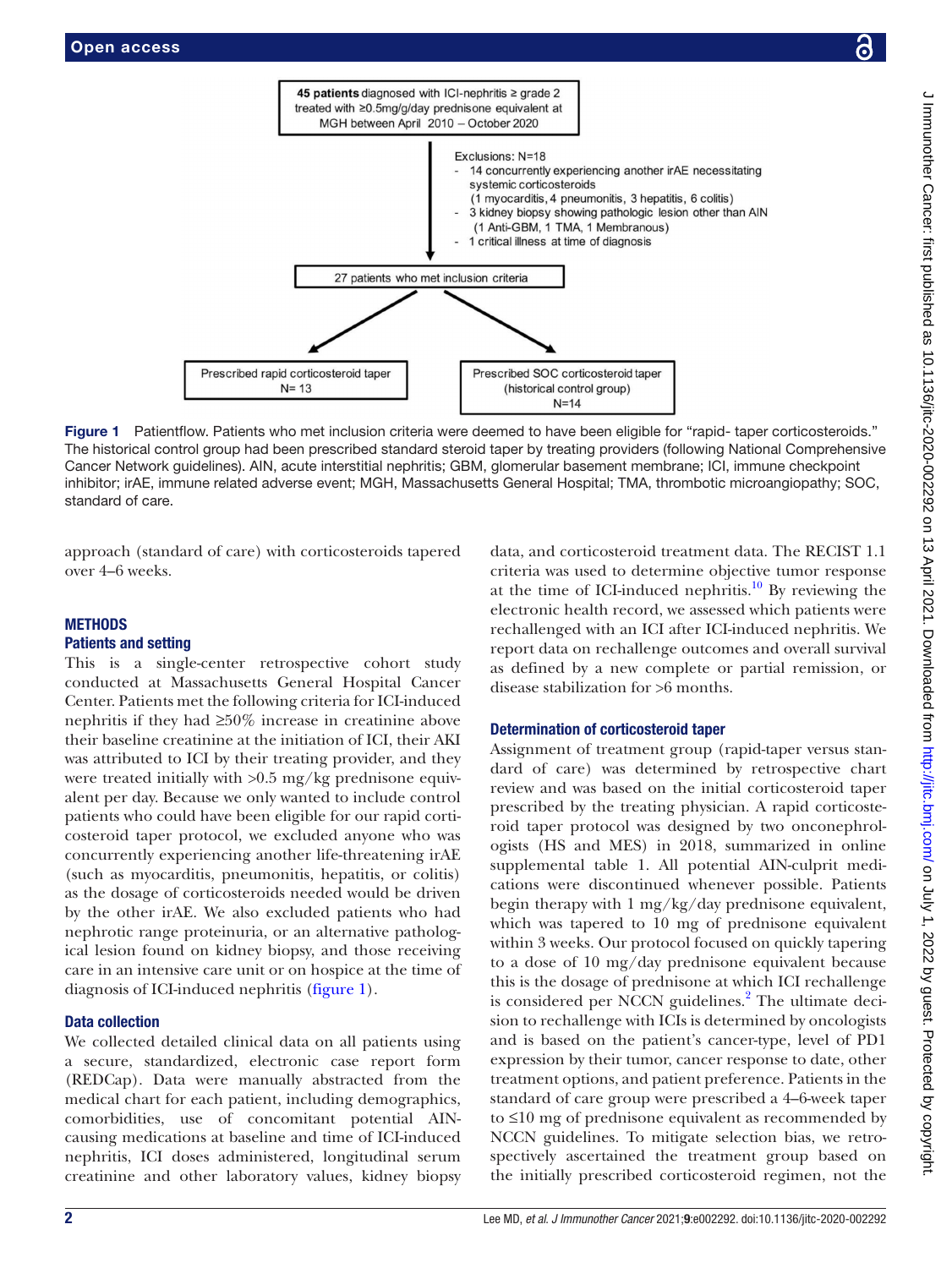ultimate corticosteroid course received by the patient. Thus, patients who were prescribed a standard corticosteroid taper but were tapered rapidly due to side effects or rapid improvement remained in the standard of care group, and patients who were prescribed rapid corticosteroids taper, but ultimately required a longer corticosteroid course due to resistant or relapsing disease were still analyzed in the rapid-taper group.

# Primary and secondary outcomes

Baseline creatinine was defined as the serum creatinine value just prior to initiating ICI therapy and was available for every patient. AKI severity was staged according to the Kidney Disease Improving Global Outcomes Work Group criteria[.11](#page-7-5) Our primary outcome was days to renal recovery, defined as a return of serum creatinine to <1.5-fold baseline creatinine. Secondary outcomes included the proportion with renal recovery by 30 and 60 days. Relapse of ICI-induced nephritis was defined as a doubling of serum creatinine that required escalation of tapered dose or re-initiation of >0.5 mg/kg/day prednisone equivalent at any time after initially achieving recovery. Refractory nephritis was defined as a serum creatinine that did not decline to <1.5-fold baseline within 90 days or need for second-line immunosuppression.

We summarized outcomes in the subset of patients who were rechallenged with ICIs after recovering from ICIinduced nephritis to determine the rate of relapse of ICIinduced nephritis or new onset severe irAE that required corticosteroids. We report the median and range of days from ICI rechallenge to re-initiation of corticosteroids in patients who developed irAEs after ICI rechallenge.

# Statistical analysis

We performed the statistical analyses with Stata V.16. Data are summarized by count and percentage or median and IQRs. Continuous and categorical data were compared using the Wilcoxon rank-sum and Fisher's exact tests, respectively. The probabilities of renal recovery over time, stratified by corticosteroid treatment group, were estimated using the Kaplan-Meier method. Because renal recovery is a desirable outcome, we plotted the cumulative probability of recovery rather than a survival curve. The differences between the two groups were compared using the log-rank test. All comparisons were two-tailed, with p<0.05 considered significant.

#### **RESULTS**

Between April 2010 and October 2020, a total of 45 patients were treated with corticosteroids for ICI-induced nephritis at Massachusetts General Hospital. After applying the above exclusions, 27 patients were included in this study ([figure](#page-1-0) 1). Thirteen patients were prescribed rapid corticosteroid taper and 14 historical controls received a standard of care corticosteroid taper. [Table](#page-2-0) 1 shows the baseline characteristics of the two groups. The groups were overall similar at baseline in terms of

<span id="page-2-0"></span>

| Table 1 Baseline patient characteristics                         |                              |                                    |  |  |
|------------------------------------------------------------------|------------------------------|------------------------------------|--|--|
|                                                                  | <b>Rapid taper</b><br>$N=13$ | <b>Standard of</b><br>care<br>N=14 |  |  |
| Demographics median (IQR)<br>or count $(\% )$                    |                              |                                    |  |  |
| Age, years                                                       | 64 (61–83)                   | 72 (56-75)                         |  |  |
| Male sex                                                         | 8(62)                        | 9(64)                              |  |  |
| Race                                                             |                              |                                    |  |  |
| White                                                            | 12 (92)                      | 12 (86)                            |  |  |
| Other or unknown                                                 | 1(8)                         | 2(14)                              |  |  |
| Cancer type – no. (%)                                            |                              |                                    |  |  |
| Melanoma                                                         | 5(39)                        | 6(43)                              |  |  |
| Lung                                                             | 3(23)                        | 1(7)                               |  |  |
| Renal cell carcinoma                                             | 1(8)                         | 3(21)                              |  |  |
| Other                                                            | 4(31)                        | 4(29)                              |  |  |
| ICI class-no. (%)                                                |                              |                                    |  |  |
| $PD-1$                                                           | 10(77)                       | 13 (93)                            |  |  |
| <b>PD-11</b>                                                     | 1 $(8)$                      | 0(0)                               |  |  |
| <b>Combination CTLA4/PD-1</b>                                    | 2(15)                        | 1 $(7)$                            |  |  |
| <b>Coexisting conditions</b>                                     |                              |                                    |  |  |
| Hypertension                                                     | 9(69)                        | 11 (79)                            |  |  |
| <b>Diabetes</b>                                                  | 2(15)                        | 2 (14)                             |  |  |
| Body mass index                                                  | 26 (23-33)                   | 28 (23-30)                         |  |  |
| Chronic kidney disease<br>(eGFR <60 mL/min/1.73 m <sup>2</sup> ) | 3 (23)                       | 3(21)                              |  |  |
| Baseline creatinine (mg/dL)                                      | $0.97(0.79 - 1.09)$          | $0.95(0.83 - 1.06)$                |  |  |
| Congestive heart failure                                         | 2(15)                        | 0(0)                               |  |  |
| Chronic obstructive<br>pulmonary disease                         | 0(0)                         | 2(14)                              |  |  |
| History of autoimmune<br>disease                                 | 2 (15)                       | 4 (29)                             |  |  |
| Prior immune related adverse<br>events events*                   | 4 (31)                       | 5(36)                              |  |  |
| Concurrent mild immune<br>related adverse events*                | 1 (8)                        | 1(7)                               |  |  |
| <b>Findings at time of ICI-</b><br>induced nephritis             |                              |                                    |  |  |
| Serum creatinine at<br>corticosteroid initiation (mg/<br>dL)     | 2.50 (1.79–2.70)             | $2.84(2.01 - 4.47)$                |  |  |
| AKI stage 1                                                      | 1(8)                         | 2(14)                              |  |  |
| AKI stage 2                                                      | 7(54)                        | 4 (29)                             |  |  |
| AKI stage 3                                                      | 5(38)                        | 8(57)                              |  |  |
| Leukocyte esterase                                               |                              |                                    |  |  |
| ≥1+ leukocyte esterase                                           | 8(62)                        | 7(50)                              |  |  |
| Negative                                                         | 4(31)                        | 5 (36)                             |  |  |
| Not done                                                         | 1(8)                         | 2(14)                              |  |  |
| Spot urine protein to<br>creatinine ratio, median<br>(IQR)†      | $0.22(0.14-0.43)$            | $0.33(0.30 - 0.43)$                |  |  |
| Hospitalized                                                     | 5(39)                        | 4(29)                              |  |  |
| Seen by a nephrologist                                           | 13 (100)                     | 13 (93)                            |  |  |

**Continued**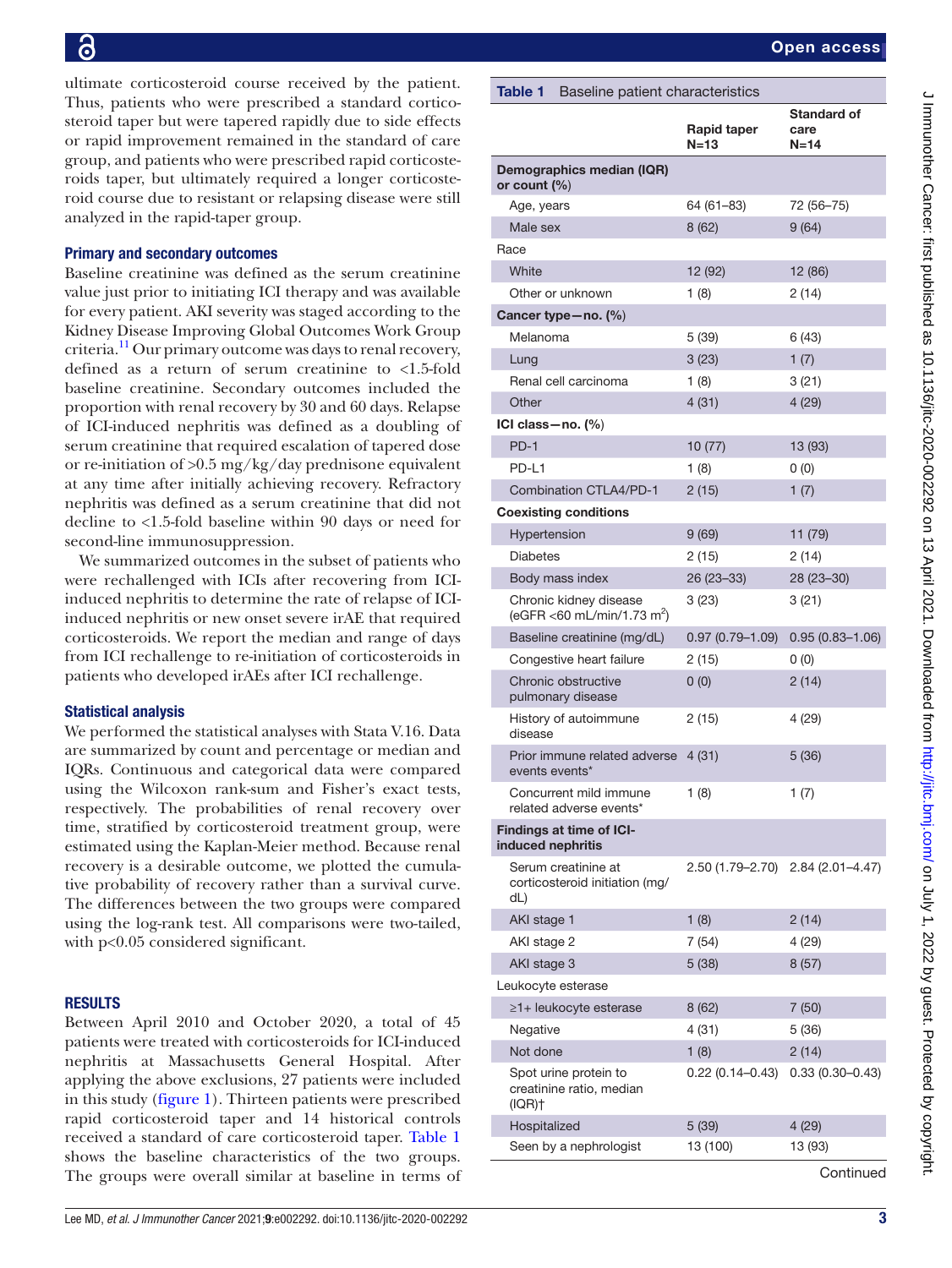| <b>Table 1</b> | Continued |
|----------------|-----------|
|----------------|-----------|

|                                                            | Rapid taper<br>$N=13$ | Standard of<br>care<br>$N=14$ |
|------------------------------------------------------------|-----------------------|-------------------------------|
| <b>Required RRT</b>                                        | $\Omega$              | $\Omega$                      |
| AIN diagnosed by kidney<br>biopsy                          | 4(31)                 | 4(29)                         |
| Concurrent use of "AIN-<br>associated" medications         | 13 (100)              | 11 (79)                       |
| Antibiotics                                                | 2(15)                 | 0                             |
| <b>NSAIDs</b>                                              | 4(31)                 | 2(14)                         |
| Proton pump inhibitor                                      | 10(77)                | 11 (79)                       |
| Concurrent use of<br>nephrotoxic chemotherapy<br>cisplatin | $\Omega$              | $\Omega$                      |
| Tyrosine kinase inhibitor                                  | 1(8)                  | 1(7)                          |
| Number of ICI doses<br>administered                        |                       |                               |
| Weeks from ICI initiation to<br>ICI-induced nephritis      | $8(4 - 10)$           | $7(3-10)$                     |
| Cancer Response at time of<br><b>ICI-induced nephritis</b> | $27(12-42)$           | 16 (11-39)                    |
| Too early to determine                                     | 2(15)                 | 4(29)                         |
| Progression                                                | 2(15)                 | 2(14)                         |
| Stable disease                                             | 1(8)                  | 3(21)                         |
| Partial response                                           | 6(46)                 | 5(36)                         |
| Complete response                                          | 2(15)                 | 0                             |

\*Concurrent mild immune related adverseevent (irAE) included one case of concurrent thyroiditis and one case of concurrent adrenal insufficiency. The fraction with a concurrent irAE at the time of ICIinduced nephritis is lower than prior published reports because all patients with potentially life threatening irAEs (myocarditis, hepatitis, colitis, pneumonitis, neurological irAE) were excluded from this series. †Urine protein to creatinine ratio was missing in 14 of 27 patients. AIN, acute interstitial nephritis; CTLA4, cytotoxic T-lymphocyteassociated protein 4; eGFR, estimated glomerular filtration rate; ICI, immune checkpoint inhibitor; NSAIDs, non-steroidal anti-inflammatory drugs; PD-1, programmed death 1; PD-L1, programmed death ligand 1; RRT, renal replacement therapy.

gender and race, with slightly older patients in the standard of care group. Overall, medical comorbidities were common, including hypertension in 74%, diabetes in 15%, and chronic kidney disease (estimated glomerular filtration rate <60 mL/min/1.73 m<sup>2</sup>) in 22%. Baseline kidney function was similar between the groups. Use of concomitant medications associated with AIN, including proton pump inhibitors, antibiotics, and non-steroidal anti-inflammatory drugs was extremely common (88% concurrently received at least one). Baseline use of medications associated with AIN at the time of ICI initiation was common, occurring in 18 of 27 patients (67%). At the time of diagnosis of ICI-induced nephritis, 24 of 27 (89%) were receiving a concurrent "AIN-associated" medication, including all patients 13 of 13 (100%) in the rapid-taper group and 11 of 14 (79%) in the standard of care taper group. About one-third of patients had experienced a prior irAE attributed to ICI. The majority of patients were

being treated with programmed death 1 (PD-1) inhibitors at the time of ICI-induced nephritis; two patients in the rapid-taper group and one patient in the standard of care taper group were receiving combination therapy with a PD-1 inhibitor (nivolumab) and cytotoxic T-lymphocyteassociated protein 4 inhibitor (ipilimumab). The median time to ICI-induced nephritis, ICI doses received, and tumor response status at the time of ICI-induced nephritis are shown in [table](#page-2-0) 1.

The findings at the time of ICI-induced nephritis were also similar between groups ([table](#page-2-0) 1). The creatinine on the date of beginning corticosteroids was numerically higher in the group receiving standard of care steroids  $(2.84 \text{ mg/dL}, IQR 2.01–4.47)$  compared with the rapidtaper group  $(2.50 \text{ mg/dL}, IQR 1.79-2.70)$ ; it was not statistically different (p=0.65). The majority of patients had stage 2 or 3 AKI (24 of 27 cases, 89%). There were more cases with stage 3 AKI in the standard of care steroid group compared with the rapid-taper group (8 cases vs 5 cases, respectively). Median proteinuria was similar, and ≥1+ leukocyte esterase was detected in the majority who had urinalysis performed. Rate of hospitalization for ICIinduced nephritis and the rate of biopsy diagnosis was also similar between the rapid taper and historical standard of care control group.

[Table](#page-4-0) 2 shows the differences in corticosteroids regimens received by each group. Patients in the rapid-taper group were less likely to receive an intravenous methylprednisolone bolus at the beginning of therapy. Both groups began with 60 mg of daily prednisone equivalent as the first oral dose, the rapid taper group was tapered to ≤10 mg by a median of 20 (IQR 15–25) days. In contrast, the standard of care corticosteroid group was tapered to ≤10 mg by a median of 38 days (IQR 30–58), p=0.004. Patients were followed for a median of 461 days (IQR 300–866). Of the overall cohort, all patients but one had at least one repeat creatinine within 30 days, and all patients had at least one repeat creatinine within 60 days. There were no statistically significant differences in time to renal recovery by a log-rank test, shown in [figure](#page-5-0) 2, though there were numerically higher rates of recovery by 30 and 60 days in the rapid-taper group ([table](#page-4-0) 2). Overall, no patients required renal replacement therapy, and no patients required second-line immunosuppressive therapies.

In the rapid-taper group, patients were followed for a median of 356 days (83–411). Median time to renal recovery was 11 days (IQR 7–18) [\(table](#page-4-0) 2). Eleven of 13 (85%) achieved renal recovery (creatinine declining to <1.5-fold baseline) within 30 days and one additional patient recovered after 60 days. One patient with lung cancer who had a baseline creatinine of 0.58 mg/dL had refractory ICI-induced nephritis (biopsy proven) despite being converted to a longer taper of corticosteroids; however, her creatinine remained <1.3 mg/dL so she was not treated with second-line immunosuppression. She was not rechallenged with ICI, and fortunately had stabilization of cancer on follow-up scans nearly 11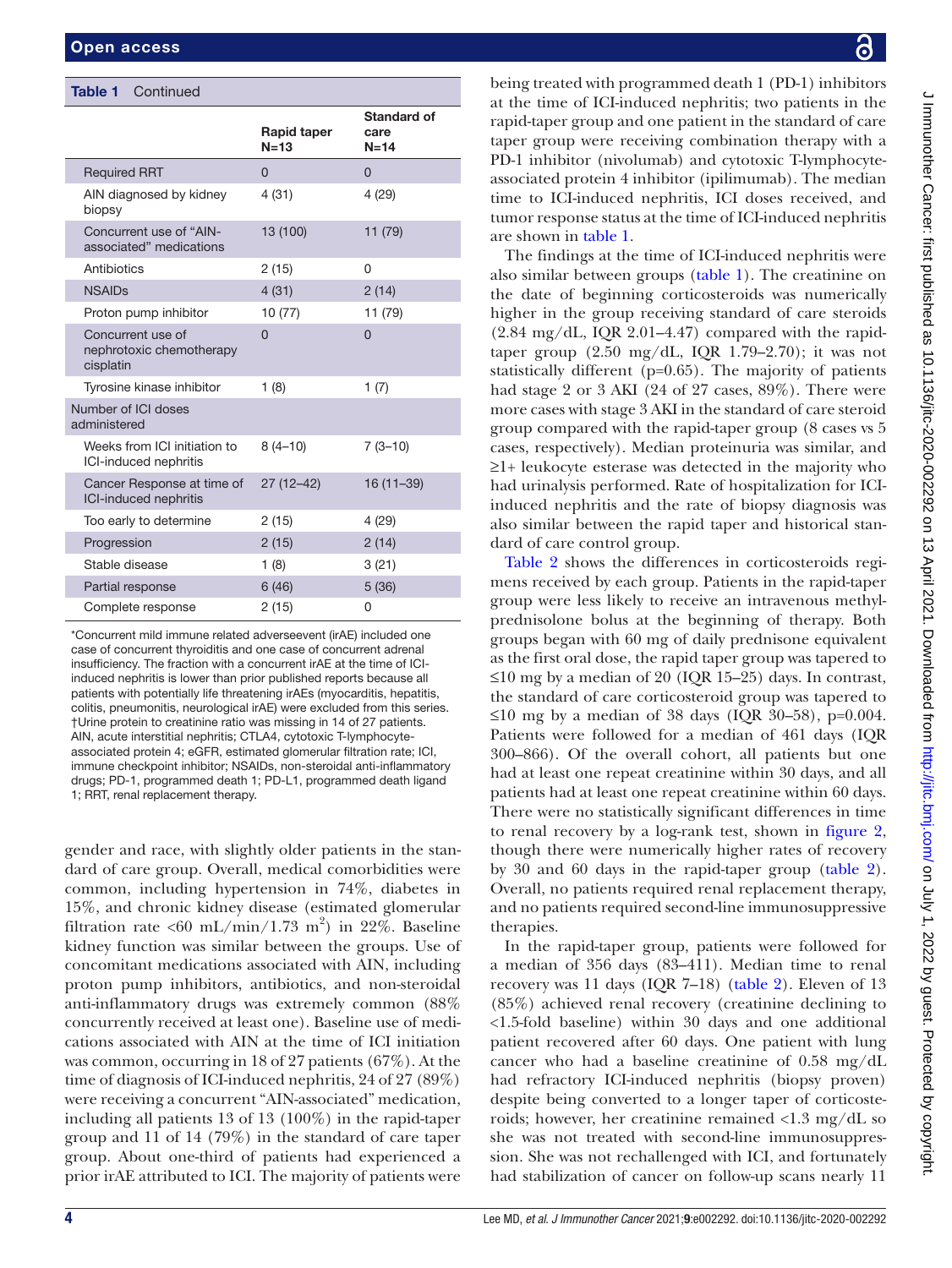<span id="page-4-0"></span>

| <b>Table 2</b> Clinical outcomes                              |                              |                         |  |
|---------------------------------------------------------------|------------------------------|-------------------------|--|
|                                                               | <b>Rapid taper</b><br>$n=13$ | <b>Standard of care</b> |  |
|                                                               |                              | $n=14$                  |  |
| Corticosteroid treatment, count (%) or median (IQR)           |                              |                         |  |
| Received intravenous pulse methylprednisolone                 | 3(23%)                       | 6 (43%)                 |  |
| Grams of methylprednisolone                                   | $0.75(0.2 - 1.0)$            | $0.65(0.13-1)$          |  |
| Initial daily oral prednisone dose, mg                        | $60(60 - 60)$                | $60(6 - 60)$            |  |
| Median days at initial oral prednisone dose*                  | $7(3-7)$                     | $7(6-8)$                |  |
| Median days until≤10 mg of prednisone                         | $20(15-25)$                  | 38 (30-58)              |  |
| Received second-line immunosuppression                        | 0                            | $\Omega$                |  |
| Renal recovery (defined by creatinine<1.5 fold baseline)      |                              |                         |  |
| Renal recovery within 30 days                                 | 11 (85%)                     | 6(46%)                  |  |
| Best creatinine (mg/dL) within 30 days, median (IQR)          | $1.31(1.13 - 1.45)$          | 1.49 (1.29-1.62)        |  |
| Renal recovery within 60 days                                 | 11 (85%)                     | 9(64%)                  |  |
| Best creatinine within 60 days                                | $1.18(1.02 - 1.34)$          | 1.35 (1.29-1.49)        |  |
| Corticosteroid refractory nephritis† at 90 days               | 1(8%)                        | 4(29%)                  |  |
| Steroid re-initiated or re-escalated prior to ICI-rechallenge | 2(15%)                       | 2(14%)                  |  |
| Median time to renal recovery, days (IQR)                     | $11(7-18)$                   | 36 (20-100)             |  |
| Rechallenge with ICI                                          |                              |                         |  |
| Rechallenged with ICI                                         | 7(54%)                       | 8(57%)                  |  |
| Median days until rechallenge (IQR)                           | 26 (15-182)                  | 135 (53-290)            |  |
| Relapse of ICI-induced nephritis after ICI rechallenge        | 1(14%)                       | 1(13%)                  |  |
| Relapse within another severe irAE after rechallenge‡         | 2(29%)                       | 3(38%)                  |  |
| Receiving prednisone at rechallenge                           | 6(86%)                       | 7 (88%)                 |  |
| Median dose of oral prednisone at rechallenge                 | $10(3.8-10)$                 | $7.5(3.8-10)$           |  |
| Experienced clinical benefit from ICI rechallenge             | 4(57%)                       | 4 (50%)                 |  |

Clinical benefit from ICI rechallenge was defined as at least stable disease for >6 months.

\*One patient received an oral methylprednisolone taper; the dose was converted to prednisone equivalent.

†The one patient that did not experience renal recovery at any point in the follow-up period was assigned the last follow-up date for

calculating time to renal recovery. This patient had extremely low baseline creatinine (0.58 mg/dL) and her follow-up creatinine improved to 1.2 but never recovered to within 1.5-fold baseline.

‡Among the patients treated with rapid taper who were rechallenged with ICIs, a new severe irAE requiring corticosteroids occurred in two patients (one colitis, one pneumonitis). Among the patients treated with standard of care corticosteroid regimens who were rechallenged with ICIs, a new severe irAE requiring corticosteroids occurred in three patients (one pneumonitis, two hepatitis).

ICI, immune checkpoint inhibitor; irAE, immune related adverse event.

months later. One patient in the rapid-taper group experienced recurrent AKI after initially recovering, and corticosteroids dose was increased; this patient died 1 month later due to perforated diverticulitis. Only two (15%) patients in the rapid taper group received proton pump inhibitors during corticosteroid taper and none received trimethoprim-sulfamethoxazole for *Pneumocystis jirovecii* prophylaxis.

In the standard of care group, patients were followed for a median of 850 days (IQR 446–1277). Median time to renal recovery was 36 days (IQR 20-100). Six  $(46\%)$ of 13 patients recovered by 30 days, and 9 of 14 (64%) achieved recovered by 60 days. Four patients had refractory nephritis at 90 days, but ultimately achieved renal recovery (range 100–227 days). In the standard of care group, 6 (43%) received proton pump inhibitors

during their corticosteroid taper and 5 (36%) received trimethoprim-sulfamethoxazole. All four of the patients who were corticosteroid refractory at 90 days were receiving proton pump inhibitors and two of four were also receiving trimethoprim sulfamethoxazole. Across both treatment groups, there was a non-significant increase in time to recovery, 62 days (SD 21 days) in the 11 patients who had continued exposure to an AINmedications (proton pump inhibitor or trimethoprimsulfamethoxazole) compared with 24 days (SD 6 days) in the 16 patients who had all AIN medications discontinued (p=0.3) ([online supplemental figure 1 and table 2](https://dx.doi.org/10.1136/jitc-2020-002292)).

Over half of the patients in each group were rechallenged with ICIs after resolution of ICI-induced nephritis [\(table](#page-4-0) 2). Of the 15 rechallenged patients, 12 (80%) were still receiving low dose prednisone (ranging from 2.5 to 10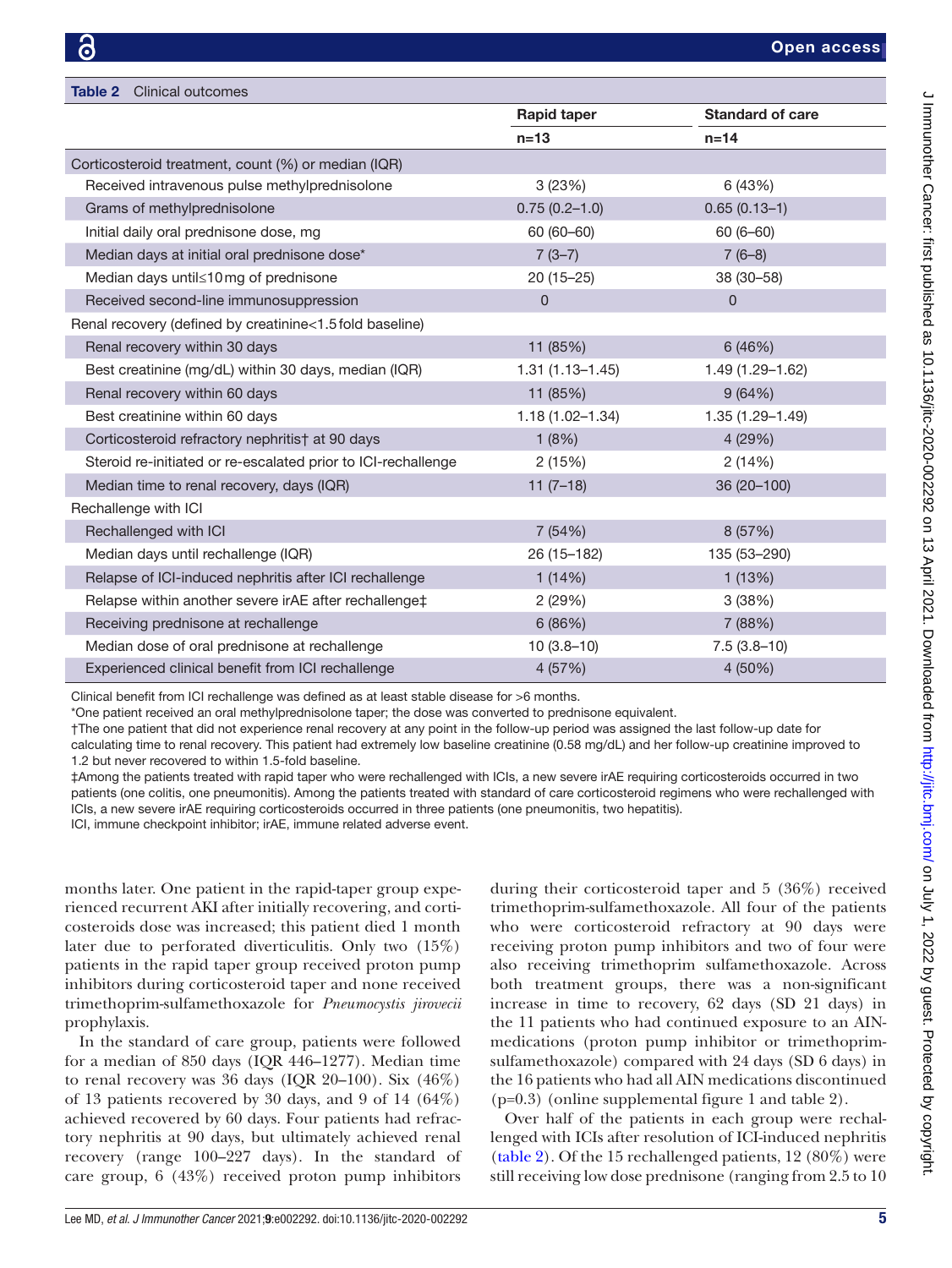

<span id="page-5-0"></span>**Figure 2** Time to renal recovery among patients with immune checkpoint inhibitor (ICI)-induced nephritis prescribed rapid taper. Recovery of ICI-induced nephritis was defined as serum creatinine returning to less than 1.5 times the baseline creatinine. Curves are plotted as 1-survival probability and compared via log-rank test. Standard of care (SOC) and refers to National Comprehensive Cancer Network guidelines-based approach.

mg/day) at the time of ICI-rechallenge. Four of 7 (57%) in the rapid-taper group and 4 of 8  $(50\%)$  in the standard of care group experienced clinical benefit, defined as partial or complete remission, or disease stabilization for >6 months after ICI rechallenge. In each group, one patient developed recurrent ICI-induced nephritis. Two

additional patients in the rapid-taper group and three patients in the standard of care group developed another severe irAE requiring corticosteroids after ICI rechallenge. Development of a new severe irAEs or relapse of ICI-induced nephritis occurred a median of 72 days after ICI rechallenge (range 53–489 days). One patient with biopsy-proven AIN, who had successfully achieved renal recovery with standard of care course of corticosteroids, was tolerating rechallenge with ICI for 5 months until he was given omeprazole for treatment of abdominal discomfort and relapsed with severe AKI 3 weeks later [\(figure](#page-5-1) 3).

# **DISCUSSION**

Our single-center cohort study of patients with ICIinduced nephritis compares a rapid corticosteroid taper to historical control patients who received a corticosteroid taper per NCCN guidelines (standard of care). Our onconephrology clinic was motivated to shorten the length of corticosteroid taper given our experience and other published cohorts showing that >85% of patients with ICI-induced nephritis respond favorably to corticosteroids and the growing concern that highdose steroids may blunt the antitumor effectiveness of ICIs[.6–8 12](#page-7-2) Compared with historical controls, we found



<span id="page-5-1"></span>Figure 3 Clinical course of a patient who developed recurrent immune checkpoint inhibitor (ICI)-induced nephritis after reexposure to proton pump inhibitor. A patient with metastatic melanoma presented with elevated creatinine after the 8 months of nivolumab therapy (21st planned dose). He was diagnosed with ICI-induced acute interstitial nephritis by kidney biopsy and treated by holding nivolumab (programmed death 1 inhibitor), stopping omeprazole, and with one dose of methylprednisolone 500 mg, followed by a standard of care taper of oral prednisone (beginning at 60 mg/day and tapered to 10 mg in 42 days) and he achieved renal recovery. approximately 7 months later, he experienced melanoma recurrence and was treated with atezolizumab (programmed death ligand 1 inhibitor), which he tolerated for 4 months without any adverse symptoms or kidney function abnormalities. Due to nausea, he was again prescribed omeprazole 20 mg/day, and 3 weeks later was found to have a creatinine of 4.9 mg/dL. Atezolizumab and omeprazole were discontinued, and he was treated with corticosteroids and again achieved renal recovery.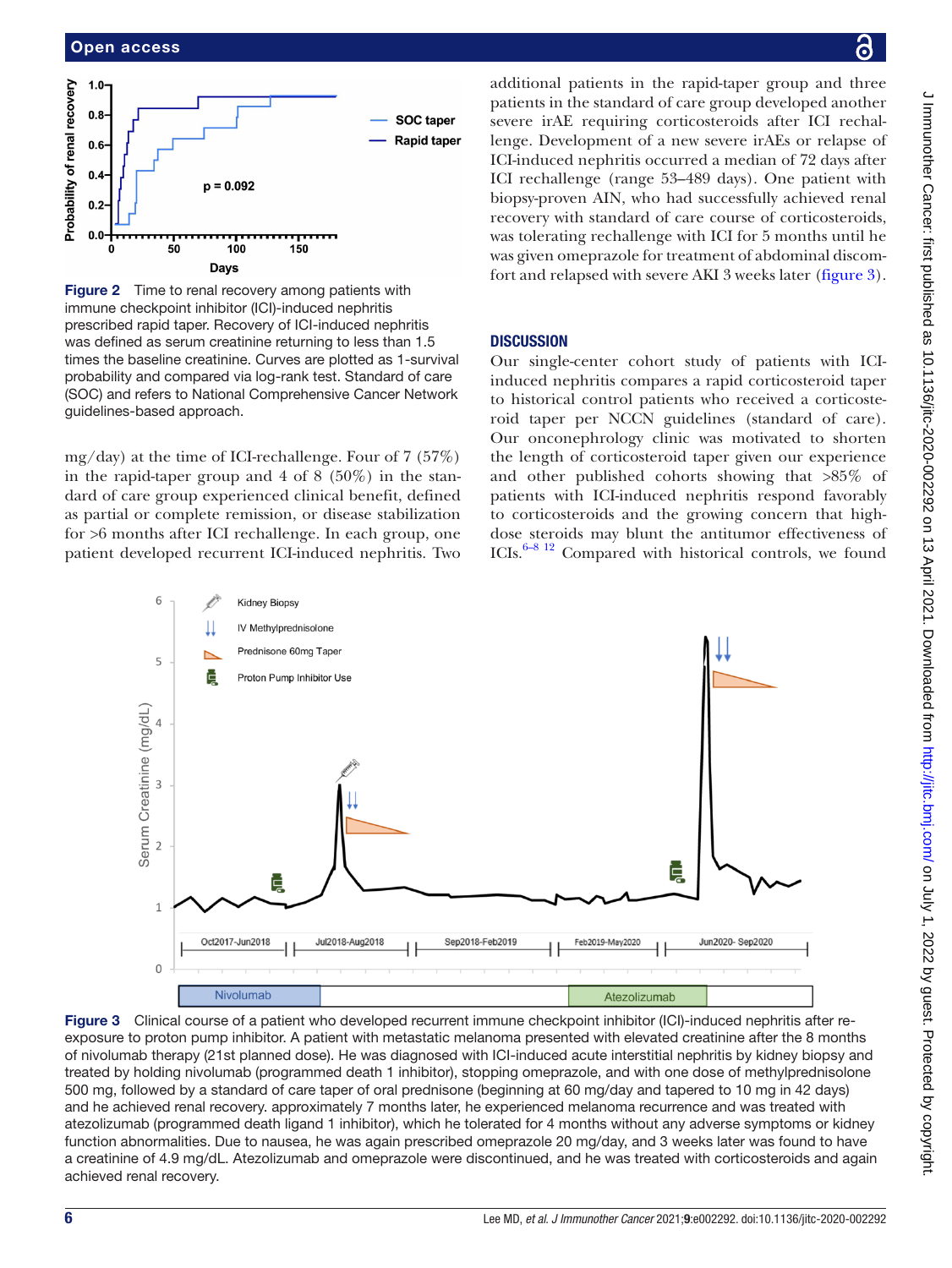that a treatment regimen with initiation of 60 mg (or 1 mg/kg) prednisone equivalent per day and rapidly tapering to 10 mg/day within 3 weeks paired with discontinuation of other AIN-associated medications was equivalent at inducing renal recovery of ICI-induced AIN when compared with the NCCN guideline-based approach, which recommends an initial dose of 1–2 mg/kg prednisone equivalent per day for high-grade ICI-induced nephritis until creatinine returns to <1.5-fold baseline followed by a prolonged taper over 4–6 weeks. Multiple prior studies have shown that >85%–90% of patients with ICI-induced nephritis will recover with corticosteroids<sup>1-3 5-8</sup>; however, our study used significantly shorter course of corticosteroids than all prior series. Cortazar and colleagues summarized findings from 18 centers and found that among 119 patients with ICI-induced nephritis who were treated with corticosteroids, there was no difference in the dose or duration of corticosteroids prescribed to patients with complete renal recovery compared with those with partial or no remission. However, on average, patients received longer courses of steroids. In this multicenter series, patients received greater than 20 mg/day of prednisone equivalent for a median of 28 days (IQR 16–47) and a median of 63 total days of oral corticosteroids (IQR 32–107), suggesting that most centers were following NCCN guidelines.<sup>[1](#page-7-0)</sup> In the current series, more patients in the rapid-taper steroid group experienced renal recovery by 30 days compared with the group that received standard of care, despite receiving less corticosteroids. A possible explanation could be that the rapidtaper group had less stage 3 AKI, suggesting these cases may have been less severe or may have been caught and treated earlier. Another possible explanation is that the standard of care corticosteroid group was more likely to remain on or begin AIN-associated medications (such as PPI or trimethoprim-sulfamethoxazole) during their corticosteroid taper. Our series highlights the importance of discontinuing other AIN-associated medications, which was evident in a compelling case where recurrent AKI occurred 3 weeks after starting omeprazole in a patient who had previously been successfully tolerating ICI rechallenge. Multiple prior studies have demonstrated the association between AIN-associated medications and development of ICI-induced nephritis.<sup>16712</sup>

Outside of the cancer immunotherapy realm, the most common cause of AIN is medication-induced, and the mainstay of therapy is discontinuation of the causative drug. Initiation of corticosteroids is reserved for those with severe kidney injury or for those who fail to improve with discontinuation of offending agent. Recommendations for medication-induced AIN management are based on low quality data, and there remains considerable equipoise regarding the effectiveness of corticosteroids, with observational studies yielding conflicting results.<sup>[13–17](#page-7-6)</sup>

The argument to minimize corticosteroid exposure after ICIs stems from the additional concern that highdose corticosteroids could blunt the T-cell mediated antitumor response. Patients with irAEs may have better

overall survival than patients receiving ICIs who do not develop ir $AEs$ .<sup>18–20</sup> Recent studies report that among patients with irAEs, high-dose corticosteroids are associated with decreased progression-free survival. $21-25$ Furthermore, pre-existing corticosteroid use has been correlated with lower cancer response rates to ICIs.<sup>[22](#page-8-2)</sup> Thus, implementing corticosteroid-minimizing strategies that allow the patient to remain on, or quickly return to ICI therapy is important. We did not evaluate and compare corticosteroid side effects between groups, and it is important to note that even short-term corticosteroid use can have adverse effects, including but not limited to hyperglycemia, gastrointestinal hemorrhage, and psychological disturbances. $^{26}$  $^{26}$  $^{26}$  However, a rapid corticosteroid taper could improve quality of life, decreasing pill burden by avoiding need for coadministration of *P. jirovecii* prophylaxis and decrease anxiety by shortening the period of time where cancer therapy is held. $4$  It is important to note that more than half of patients in this series were rechallenged with ICIs after achieving renal recovery; of those rechallenged, approximately half experienced clinical benefit. The decision to rechallenge a patient after an irAE is controversial. Although NCCN guidelines recommend permanently discontinuing ICIs in high grade ICI-induced nephritis, there is increasing evidence that some previously non-responding patients may experience treatment response to a rechallenge.<sup>27 28</sup> There is also growing evidence that ICIs can be tolerated in the majority of patients who recover from ICI-induced nephritis, with nephritis recurrence occurring in approximately  $25\%$ .<sup>1 2 29 30</sup> This study highlights the importance of discontinuation of other AIN-associated medications when considering ICI rechallenge.

Our study has important limitations. First, this is a retrospective study and outcomes were adjudicated by chart review. To minimize selection bias, we determined the treatment group based on the initially planned corticosteroid taper, not by the ultimate duration of corticosteroids received since patients with "slow to resolve" ICI-induced nephritis are likely to receive the longest duration. Because the majority of patients were treated in our onconephrology clinic, we were able to adjudicate the planned corticosteroid course. Our change in protocol for rapid corticosteroid taper for ICI-induced AIN began in 2018; therefore, these cases were more recent and had shorter follow-up. Furthermore, history bias may have led to two important differences between the rapid-taper group and the historical controls. First, it is possible that the increased awareness of ICI-induced nephritis in these more recent cases (post-2018) led to more prompt recognition and treatment, leading to improved responses. Second, the time to rechallenge may have been longer in the historical control patients treated with standard of care corticosteroids due to greater hesitancy to rechallenge with ICIs after irAE in earlier years. Also, it is possible that as time elapses, there will be more patients rechallenged with ICIs and that relapses or recurrence of new irAEs may be more likely in these patients as they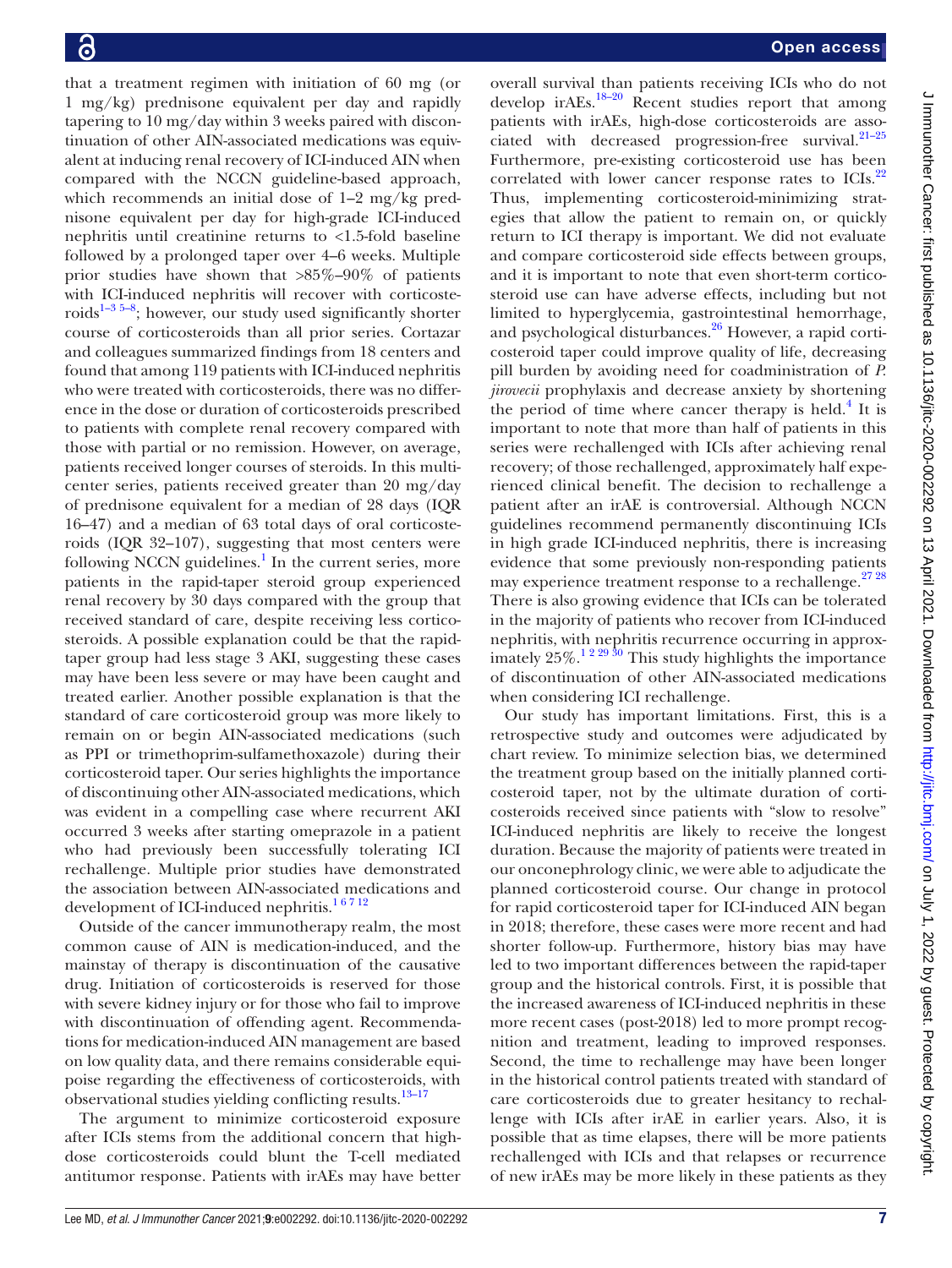are followed for longer periods of time. Indeed, Cortazar and colleagues showed that the shorter the interval to ICI rechallenge, the higher the rate of relapse of ICI-induced nephritis.<sup>I</sup> Future research is needed to identify predictors of irAE relapse. We used strict creatinine cut-offs to stage AKI and to define renal recovery. However, "refractory nephritis" among those whose creatinine did not return to within 1.5-fold baseline was not confirmed in any cases by repeat biopsy. Approximately 30% of patients had biopsy-confirmed AIN, thus, some patients could have had alternative causes of AKI such as acute tubular necrosis. However, this mirrors clinical practice, where the diagnosis of ICI-induced nephritis is often made clinically, and patients are increasingly empirically treated with corticosteroids without kidney biopsy-confirmed diagnosis. In all cases, ICI-induced nephritis was highest on the differential of the treating provider, and all but one patient was seen by a nephrologist. Although use of concomitant nephrotoxic chemotherapies was rare in this series ([table](#page-2-0) 1), diagnostic ambiguity surrounding AKI after ICIs is growing as treatment regimens increasingly pair ICIs with nephrotoxic chemotherapies and targeted antineoplastic therapies. This highlights the importance of kidney biopsy in cases of diagnostic uncertainty. The risk of empiric treatment is overdiagnosis of AIN leading to ICI treatment delays and overuse of corticosteroids. This could also be minimized by adopting a rapid corticosteroid taper protocol. We excluded patients with kidney biopsies showing alternative causes of kidney pathology, so our findings do not apply to glomerular diseases that result from ICIs.<sup>[31](#page-8-5)</sup> We excluded patients with other potentially life-threatening irAEs such as myocarditis, hepatitis, pneumonitis, or neurological irAEs, as the corticosteroid strength and duration is driven by specialists and oncologists managing these toxicities these irAEs are more commonly refractory to corticosteroids, and these events may be fatal. No patients required dialysis at the time of diagnosis of ICI-induced nephritis; thus, these results cannot be generalized to cases of ICI-induced nephritis severe enough to warrant dialysis at presentation. Finally, this was sourced from a single cancer center and is a predominantly white population, which limits generalizability.

Our series suggests that patients with ICI-induced nephritis may have acceptable kidney outcomes with rapid corticosteroid taper when combined with discontinuation of other AIN-associated medications. Prospective, multicenter studies will be needed to validate these findings in larger numbers of patients. Future studies should focus on identifying baseline factors that predict corticosteroid refractoriness and relapse in patients with ICI-induced nephritis in order to allow for personalized approaches to initial management and decisions about rechallenging with ICIs. Strategies that can minimize corticosteroid exposure, lead to acceptable kidney outcomes, and allow for continuation of potentially lifesaving ICI therapy will ultimately improve outcomes for patients with metastatic cancer.

Contributors Research idea and study design: MDL, HS, KLR, MES; data acquisition: MDL, HS, IAS, MES; data analysis/interpretation: MDL, HS, IAS, RS, GMB, RMF, KLR, SHZ, MES; statistical analysis: SHZ, MES; supervision or mentorship: MES; MDL, and HS contributed equally to this work.

Funding The authors have not declared a specific grant for this research from any funding agency in the public, commercial or not-for-profit sectors.

Competing interests RS: consulting/advisory boards: Asana Biosciences, AstraZeneca, Eisai, Merck, Novartis, OncoSec, Pfizer, Replimune. Research funding: Merck. RF: consulting/advisory board: Apricity Health. GMB: advisory board: Nektar Therapeutics, Novartis; sponsored research agreements: Olink Proteomics, Palleon Pharmaceuticals; speaker: Novartis.

Patient consent for publication Not required.

**Ethics approval** This protocol for retrospective data collection was approved by our hospital's institutional review board, and the need for informed consent was waived.

Provenance and peer review Not commissioned; externally peer reviewed.

Data availability statement Data are available upon reasonable request.

Open access This is an open access article distributed in accordance with the Creative Commons Attribution Non Commercial (CC BY-NC 4.0) license, which permits others to distribute, remix, adapt, build upon this work non-commercially, and license their derivative works on different terms, provided the original work is properly cited, appropriate credit is given, any changes made indicated, and the use is non-commercial. See <http://creativecommons.org/licenses/by-nc/4.0/>.

#### ORCID iDs

Meghan D Lee <http://orcid.org/0000-0002-6895-5968> Ryan Sullivan <http://orcid.org/0000-0001-5344-6645>

#### REFERENCES

- <span id="page-7-0"></span>1 Cortazar FB, Kibbelaar ZA, Glezerman IG, *et al*. Clinical features and outcomes of immune checkpoint inhibitor-associated AKI: a multicenter study. *[J Am Soc Nephrol](http://dx.doi.org/10.1681/ASN.2019070676)* 2020;31:435–46.
- <span id="page-7-1"></span>2 Brahmer JR, Lacchetti C, Schneider BJ, *et al*. Management of immune-related adverse events in patients treated with immune checkpoint inhibitor therapy: American Society of clinical oncology clinical practice guideline. *[J Clin Oncol](http://dx.doi.org/10.1200/JCO.2017.77.6385)* 2018;36:1714–68.
- 3 Puzanov I, Diab A, Abdallah K, *et al*. Managing toxicities associated with immune checkpoint inhibitors: consensus recommendations from the Society for immunotherapy of cancer (SITC) toxicity management Working group. *[J Immunother Cancer](http://dx.doi.org/10.1186/s40425-017-0300-z)* 2017;5:95.
- <span id="page-7-7"></span>4 Thompson JA, Schneider BJ, Brahmer J, *et al*. NCCN guidelines insights: management of Immunotherapy-Related toxicities, version 1.2020. *[J Natl Compr Canc Netw](http://dx.doi.org/10.6004/jnccn.2020.0012)* 2020;18:230–41.
- 5 Cortazar FB, Marrone KA, Troxell ML, *et al*. Clinicopathological features of acute kidney injury associated with immune checkpoint inhibitors. *[Kidney Int](http://dx.doi.org/10.1016/j.kint.2016.04.008)* 2016;90:638–47.
- <span id="page-7-2"></span>6 Seethapathy H, Zhao S, Chute DF, *et al*. The incidence, causes, and risk factors of acute kidney injury in patients receiving immune checkpoint inhibitors. *[Clin J Am Soc Nephrol](http://dx.doi.org/10.2215/CJN.00990119)* 2019;14:1692–700.
- 7 Manohar S, Ghamrawi R, Chengappa M, *et al*. Acute interstitial nephritis and checkpoint inhibitor therapy. *[Kidney360](http://dx.doi.org/10.34067/KID.0000152019)* 2020;1:16–24.
- 8 Meraz-Muñoz A, Amir E, Ng P, *et al*. Acute kidney injury associated with immune checkpoint inhibitor therapy: incidence, risk factors and outcomes. *[J Immunother Cancer](http://dx.doi.org/10.1136/jitc-2019-000467)* 2020;8:e000467.
- <span id="page-7-3"></span>9 Liu D, Ahmet A, Ward L, *et al*. A practical guide to the monitoring and management of the complications of systemic corticosteroid therapy. *[Allergy Asthma Clin Immunol](http://dx.doi.org/10.1186/1710-1492-9-30)* 2013;9:30.
- <span id="page-7-4"></span>10 Eisenhauer EA, Therasse P, Bogaerts J, *et al*. New response evaluation criteria in solid tumours: revised RECIST guideline (version 1.1). *[Eur J Cancer](http://dx.doi.org/10.1016/j.ejca.2008.10.026)* 2009;45:228–47.
- <span id="page-7-5"></span>11 KDIGO clinical practice guideline for acute kidney injury. *Kidney International* 2012;2:138.
- 12 Seethapathy H, Zhao S, Strohbehn IA, *et al*. Incidence and clinical features of immune-related acute kidney injury in patients receiving programmed cell death ligand-1 inhibitors. *[Kidney Int Rep](http://dx.doi.org/10.1016/j.ekir.2020.07.011)* 2020;5:1700–5.
- <span id="page-7-6"></span>13 González E, Gutiérrez E, Galeano C, *et al*. Early steroid treatment improves the recovery of renal function in patients with drug-induced acute interstitial nephritis. *[Kidney Int](http://dx.doi.org/10.1038/sj.ki.5002776)* 2008;73:940–6.
- 14 Handa SP. Drug-Induced acute interstitial nephritis: report of 10 cases. *[CMAJ](http://www.ncbi.nlm.nih.gov/pubmed/3779558)* 1986;135:1278–81.
- 15 Buysen JG, Houthoff HJ, Krediet RT, *et al*. Acute interstitial nephritis: a clinical and morphological study in 27 patients. *[Nephrol Dial](http://dx.doi.org/10.1093/ndt/5.2.94)  [Transplant](http://dx.doi.org/10.1093/ndt/5.2.94)* 1990;5:94–9.